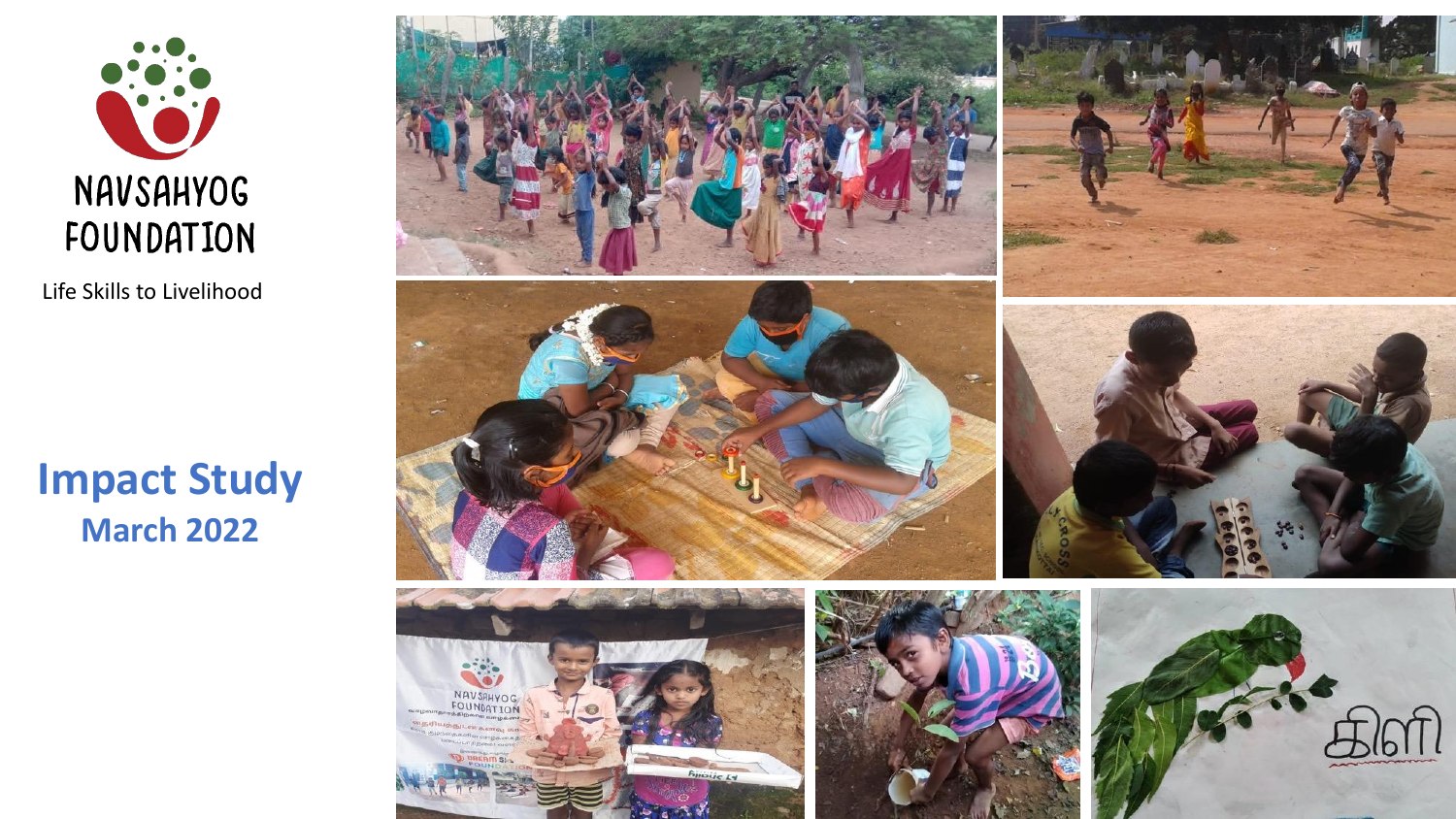

#### **Impact Analysis Survey was conducted in January & February 2022**

- **OBJECTIVE:** To determine the extent of impact on the development of life skills and creativity in children.
- **PERIODICITY OF STUDY**: Conducted once a year in all villages where the program is active for 6 months or more.
- **RESPONDENTS:** Parents, Teachers & Children
- **METHODOLOGY:** Questionnaire administered to parents, children and teachers responses are sought on a rating scale of 1-5 with 1 being the lowest and 5 being the highest rating representing no change to very high change, indicating the changes observed across 24 life skill and non-life skill parameters from the time the child has joined the NavSahyog Foundation Program.
- **COVERAGE**: 67 villages in 6 clusters across Tamil Nadu & Karnataka
- **NUMBER OF RESPONSES**: Children = 1585; Parents = 1490; Teachers = 798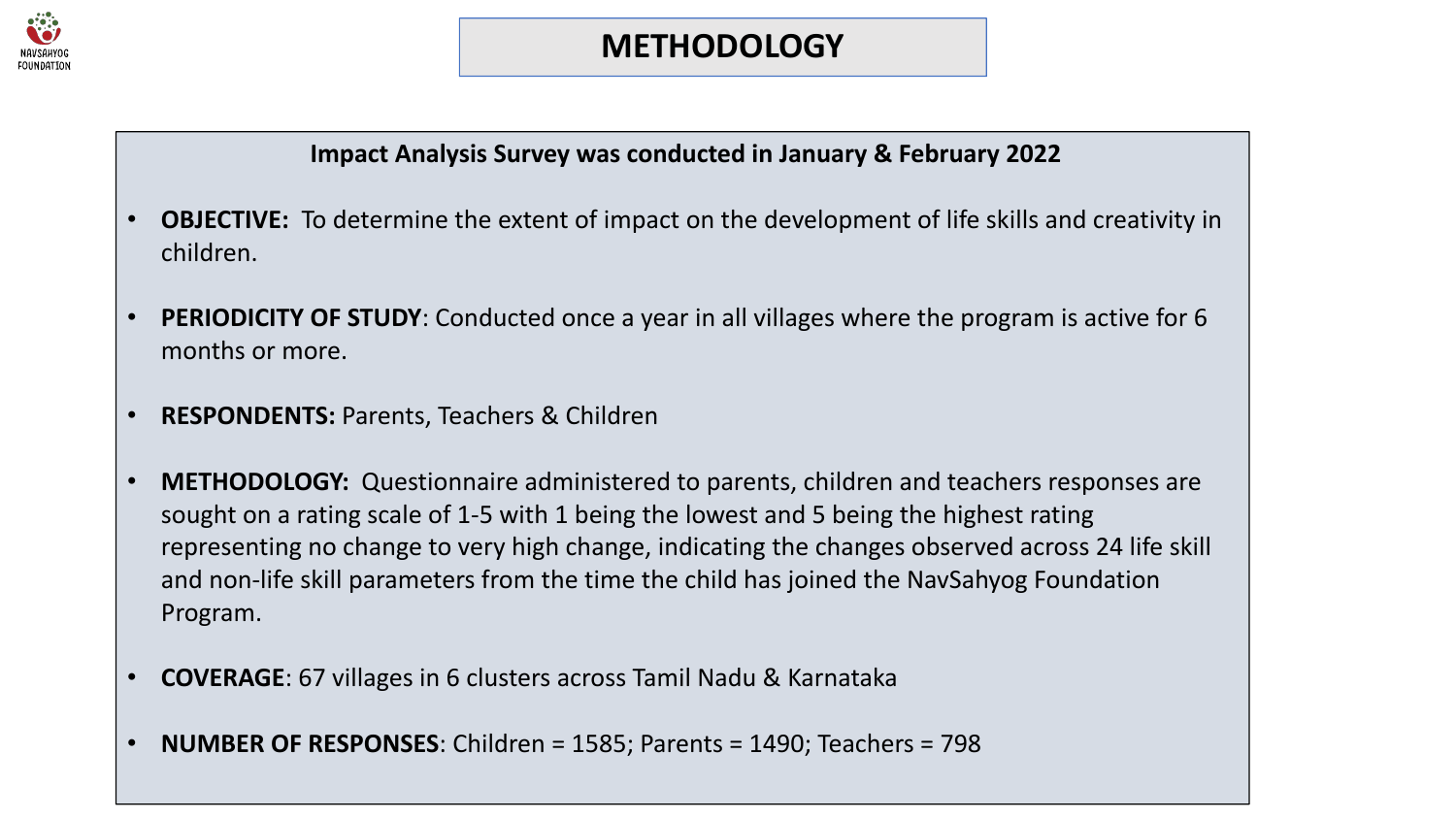

## **METHODOLOGY (CONTD…)**

### **The Parameters of Study**

| <b>LIFE SKILLS</b> |                      |
|--------------------|----------------------|
| Responsibility     | Resilience           |
| Creativity         | Perseverance         |
| Values             | Listening skill      |
| Communication      | Confidence           |
| Punctuality        | <b>Memory recall</b> |
| Self-esteem        | Respect              |
| Empathy            | Teaming              |
| Comradery          | Initiative           |

| <b>NON-LIFE SKILLS</b>      |  |
|-----------------------------|--|
| Interest in sports          |  |
| Interest in studies         |  |
| <b>Happier</b>              |  |
| <b>Healthier</b>            |  |
| Energetic                   |  |
| Interest in arts            |  |
| Interest in reading         |  |
| Interest in growing plants. |  |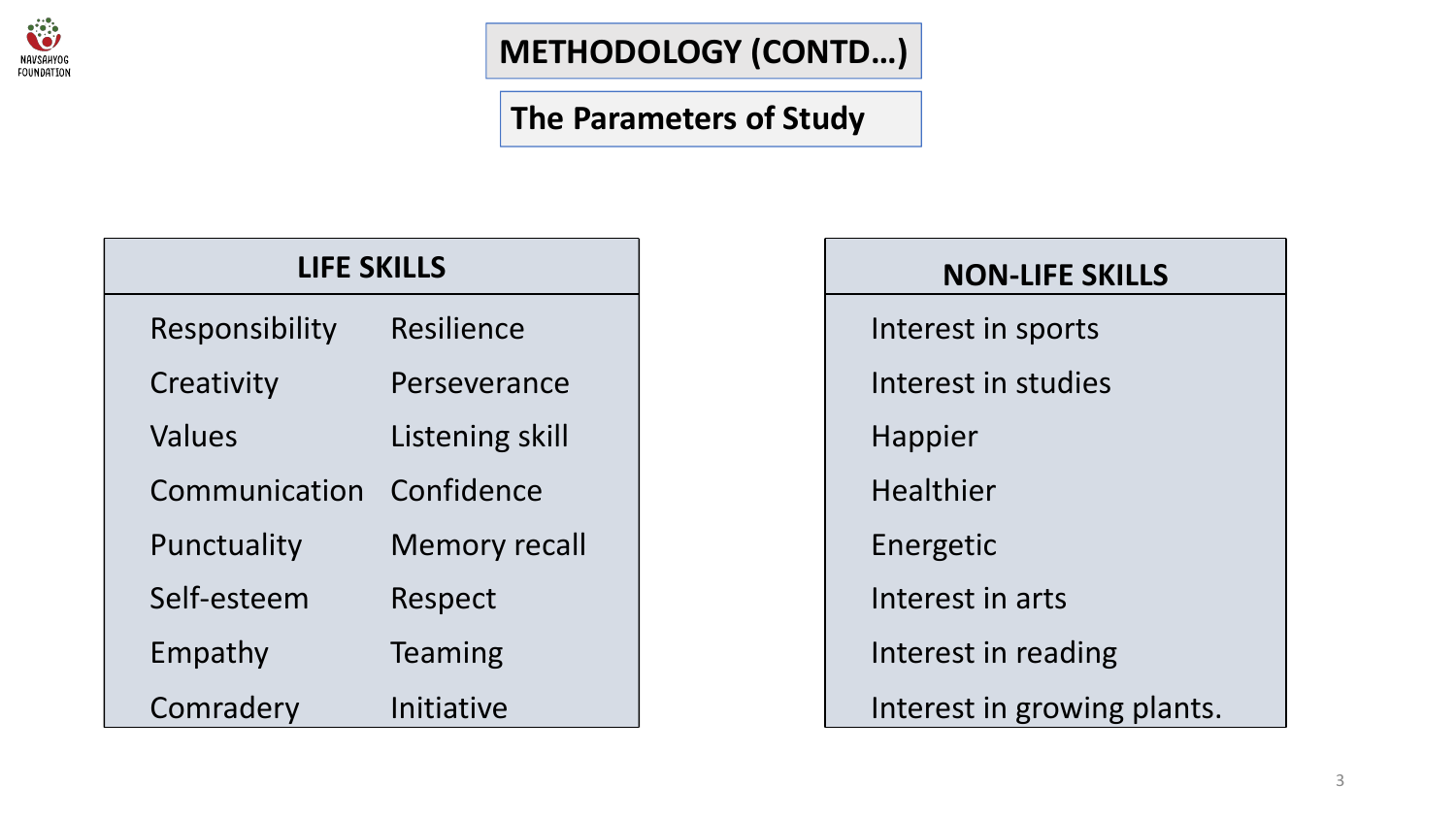

#### **% Respondents who rated 1, 2, 3, 4, & 5**





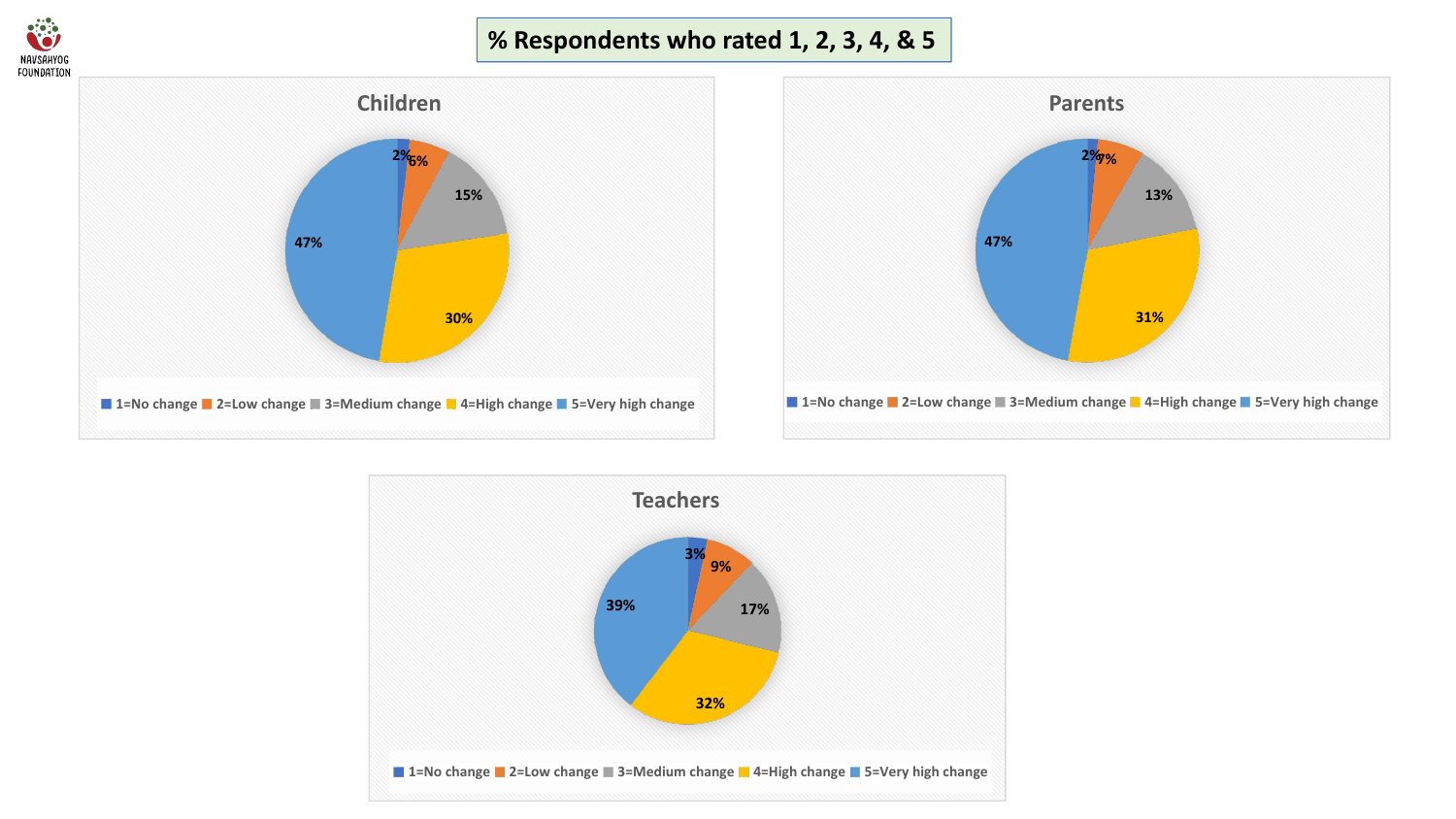**O** NAVSAHYOG<br>FOUNDATION

#### **LIFE SKILLS: High to Very High Changes Observed**





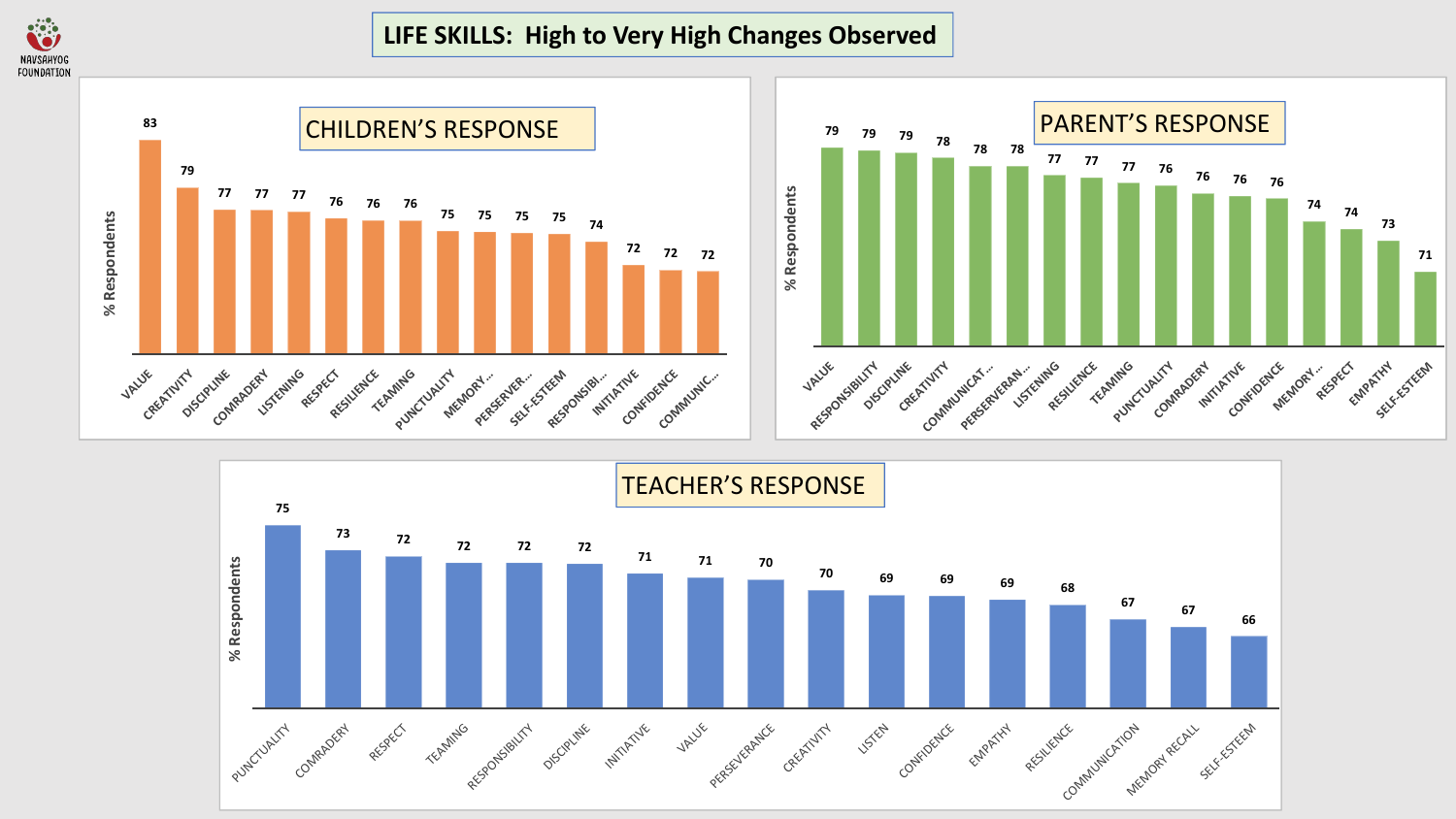Ö NAVSAHYOG FOUNDATION

#### **NON-LIFE SKILLS: High to Very High Changes Observed**





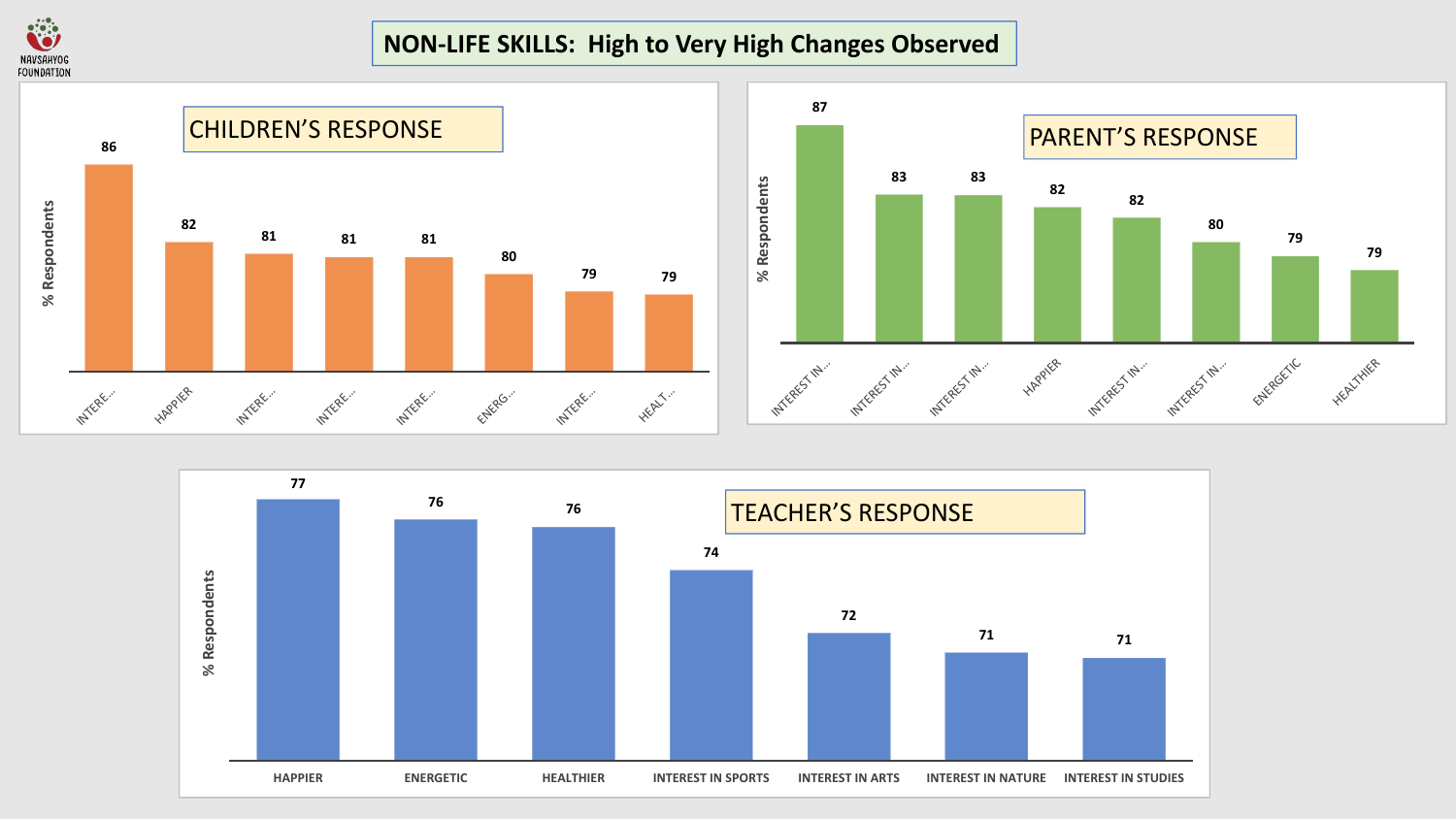**O** NAVSAHYOG FOUNDATION

#### **LIFE SKILLS: No to Little Changes Observed**



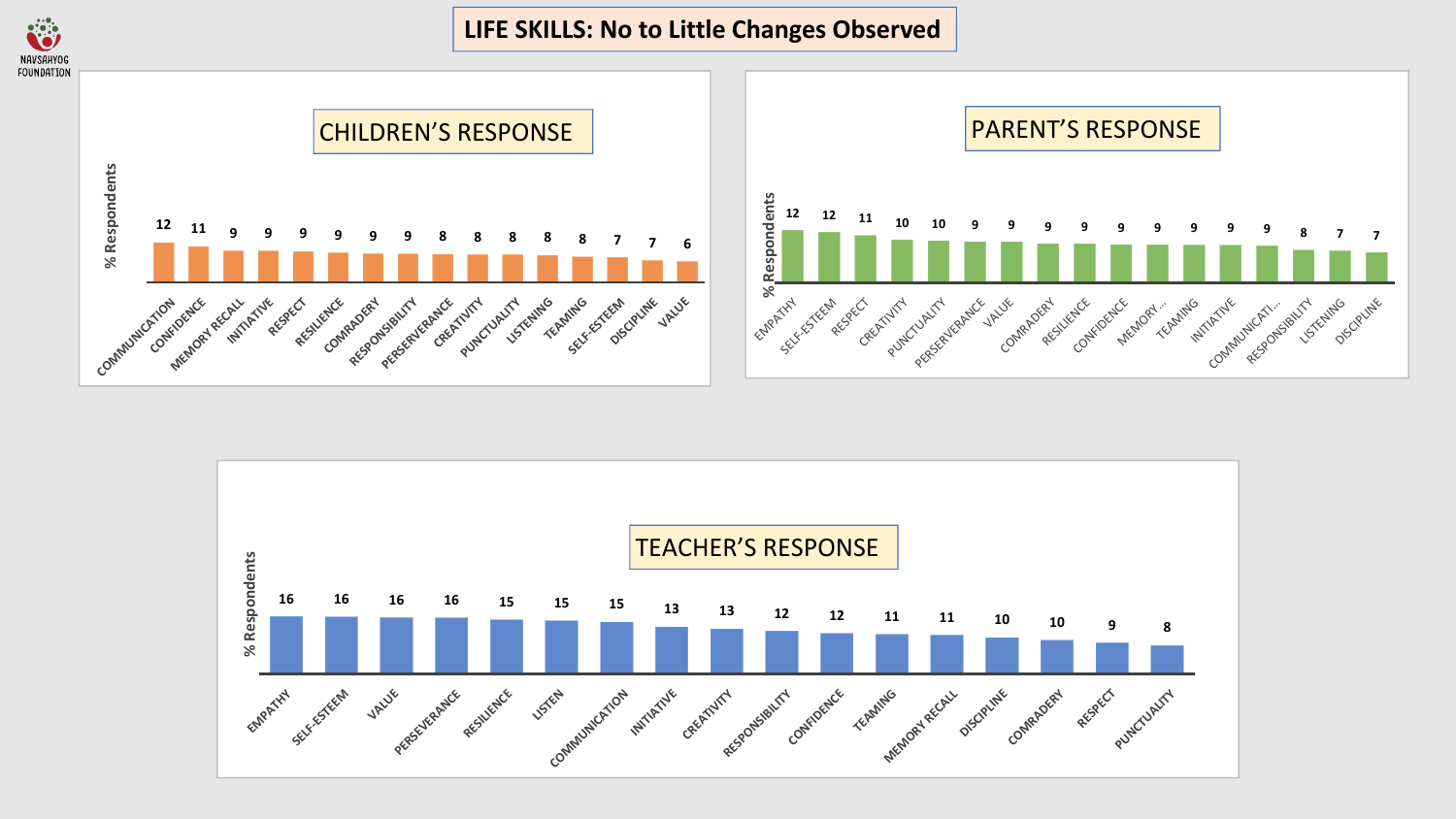**O** NAVSAHYOG FOUNDATION

#### **NON-LIFE SKILLS: No to Little Changes Observed**



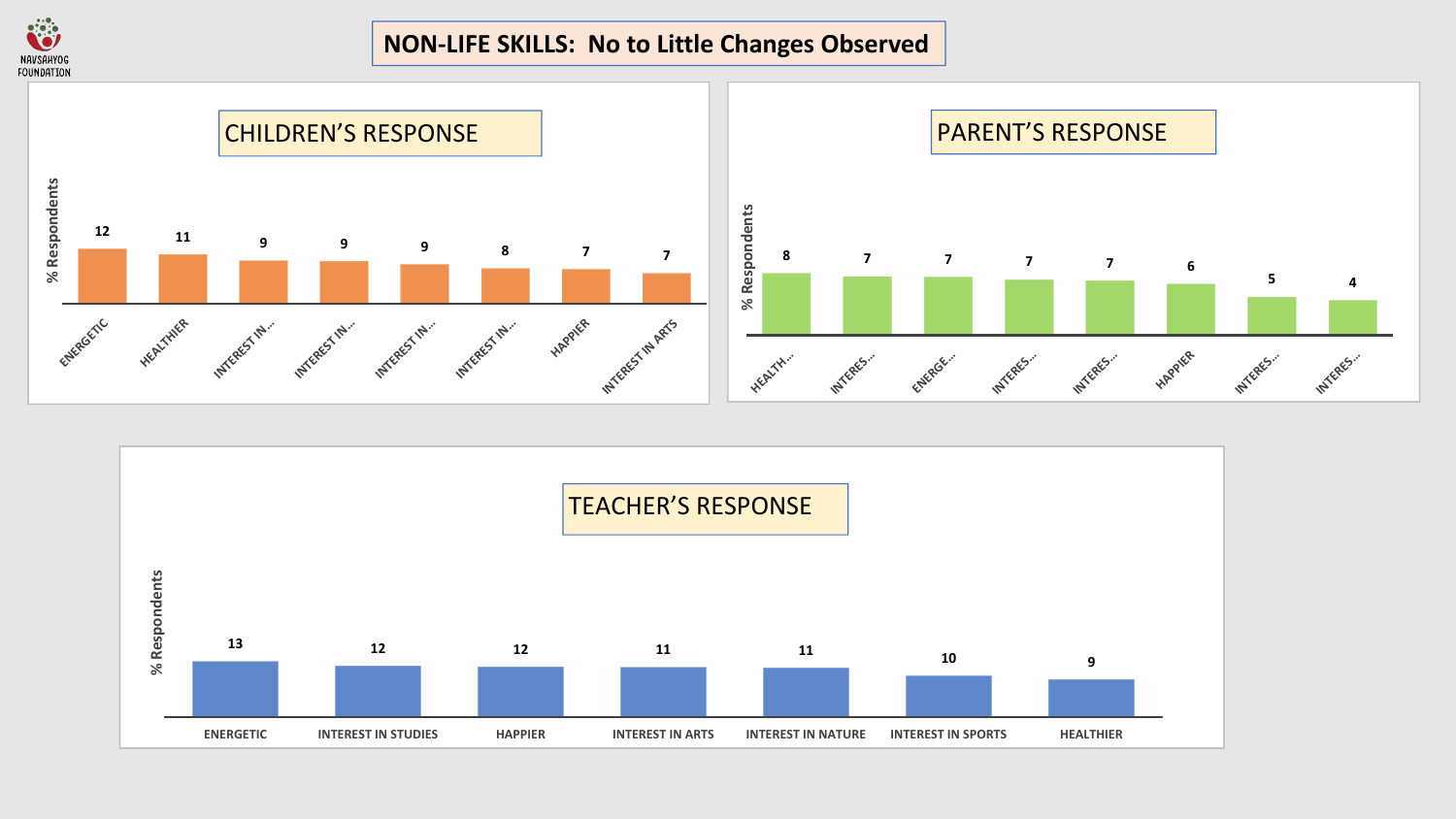

# IMPACT SURVEY: KEY FINDINGS

- > 70% parents, teachers and children observed High to Very High changes across all 24 life skills and non-life skill parameters.
- < 14% children, parents & teachers observed No change to Little Change across all 24 life skills and non-life skills parameters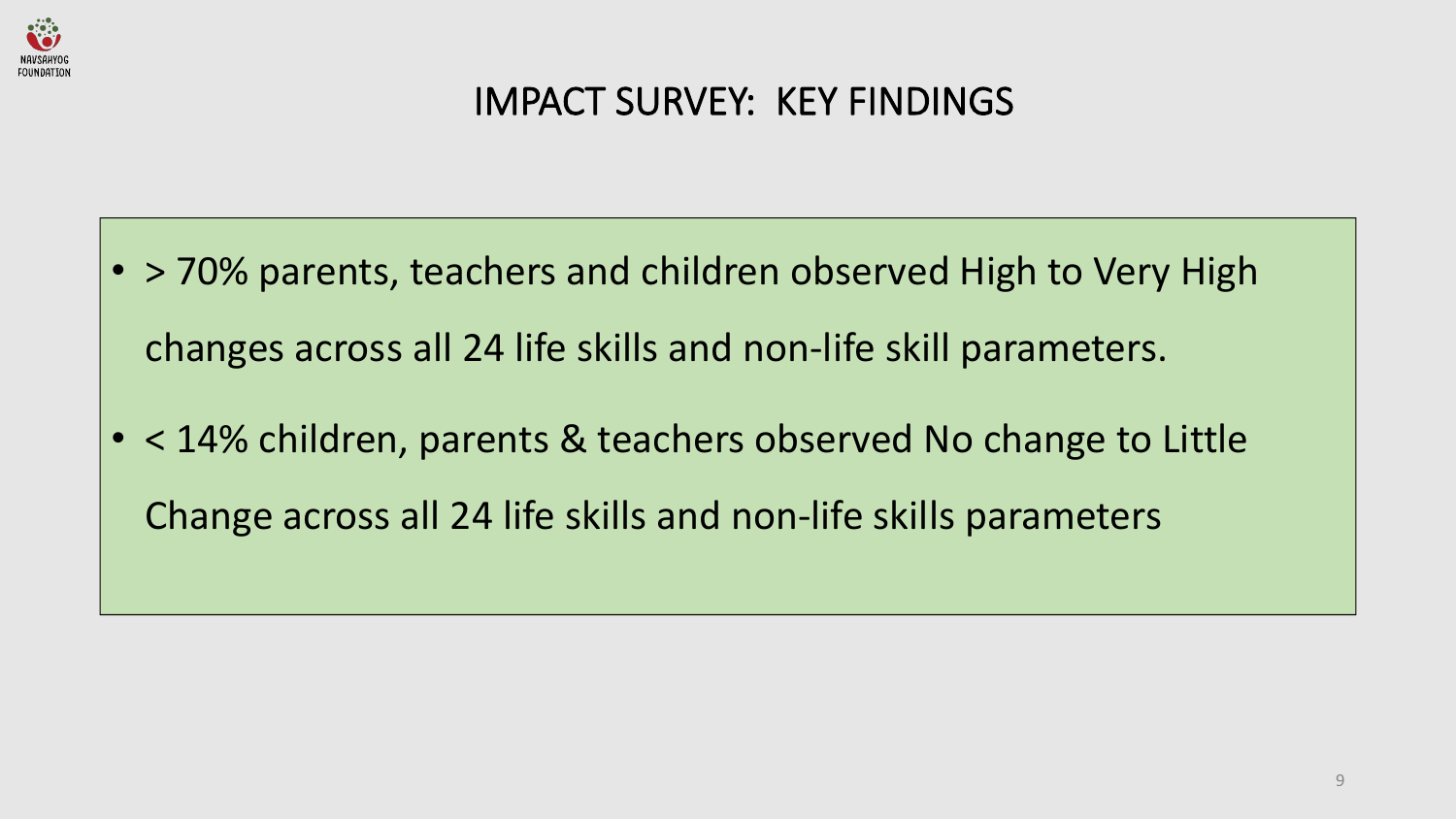

#### **IMPACT SURVEY: Top 3 Changes Observed by Teachers, Parents & Children**